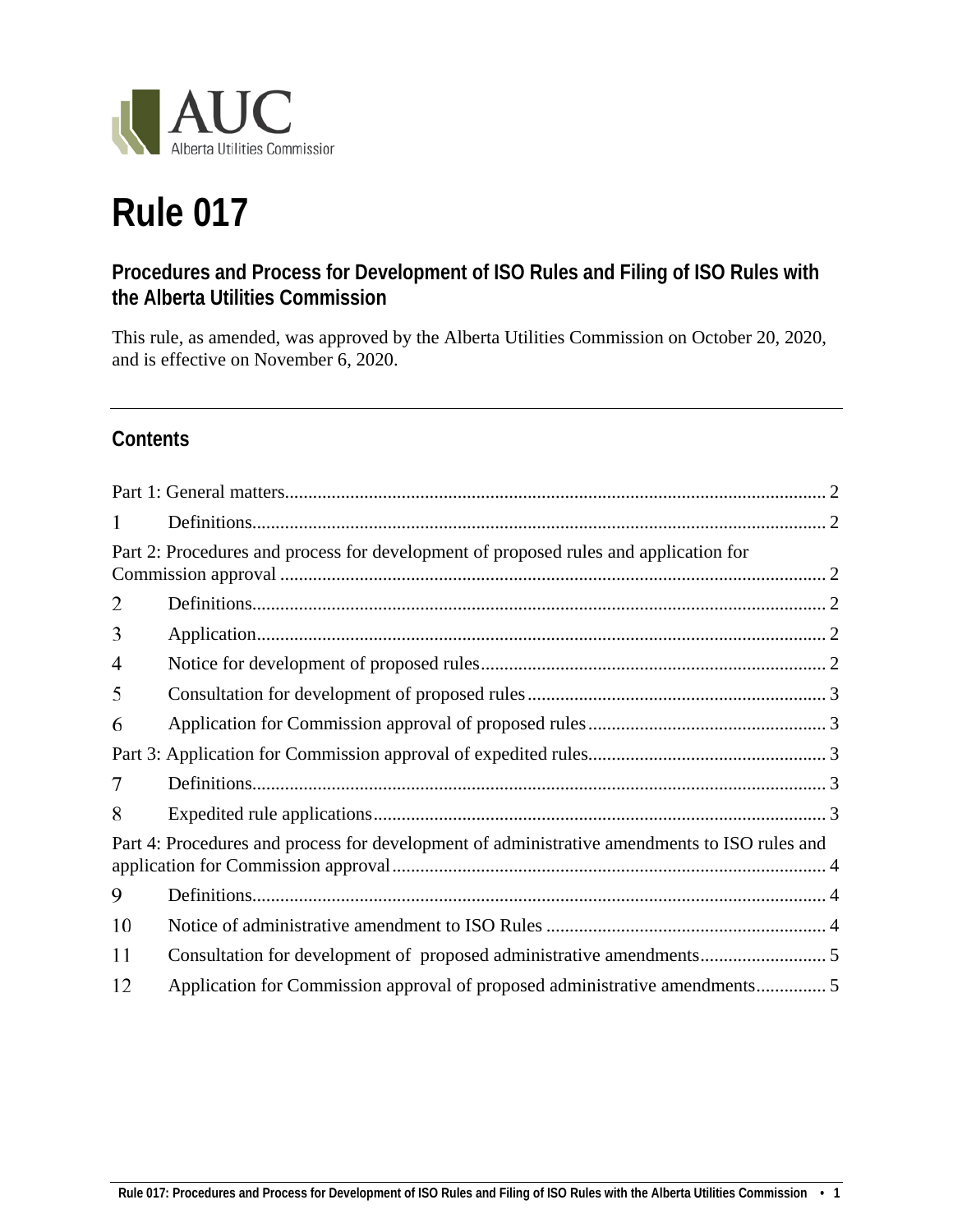#### <span id="page-1-0"></span>**Part 1: General matters**

## <span id="page-1-1"></span>**Definitions**

- **1.1** The definitions from the *Electric Utilities Act* apply to these rules.
- **1.2** In these rules:
	- (a) "ISO" means the Independent System Operator.
	- (b) "ISO rule" means a rule made by the ISO under its authority in the *Electric Utilities Act*.

<span id="page-1-2"></span>**Part 2: Procedures and process for development of proposed rules and application for Commission approval**

# <span id="page-1-3"></span>**Definitions**

- **2.1** In Part 2:
	- (a) "proposed rule" means a proposed new ISO rule and a proposed amendment to an ISO rule other than an administrative amendment, which includes a proposed removal of an ISO rule or a renewal of an ISO rule that has a fixed term.

# <span id="page-1-4"></span>**Application**

**3.1** Part 2 does not apply to administrative amendments to ISO rules as defined in Part 4.

## <span id="page-1-5"></span>**Notice for development of proposed rules**

- **4.1** When the ISO identifies an issue, or receives a proposal pursuant to its process under Section 20.81 of the *Electric Utilities Act*, that, in the opinion of the ISO, requires the development of a proposed rule, the ISO will issue written notice prior to developing a proposed rule, post the notice on the ISO's website and establish a process for consultation on the proposed rule.
- **4.2** The notice must set out:
	- (a) The issue that a proposed rule is intended to address;
	- (b) A description of the potential objective or purpose of the proposed rule; and
	- (c) The manner in which the Market Surveillance Administrator, market participants, and other interested parties may meaningfully participate in the consultation.
- **4.3** When the notice is posted on the ISO's website, the ISO must also post:
	- (a) A draft version of the proposed rule, if applicable; and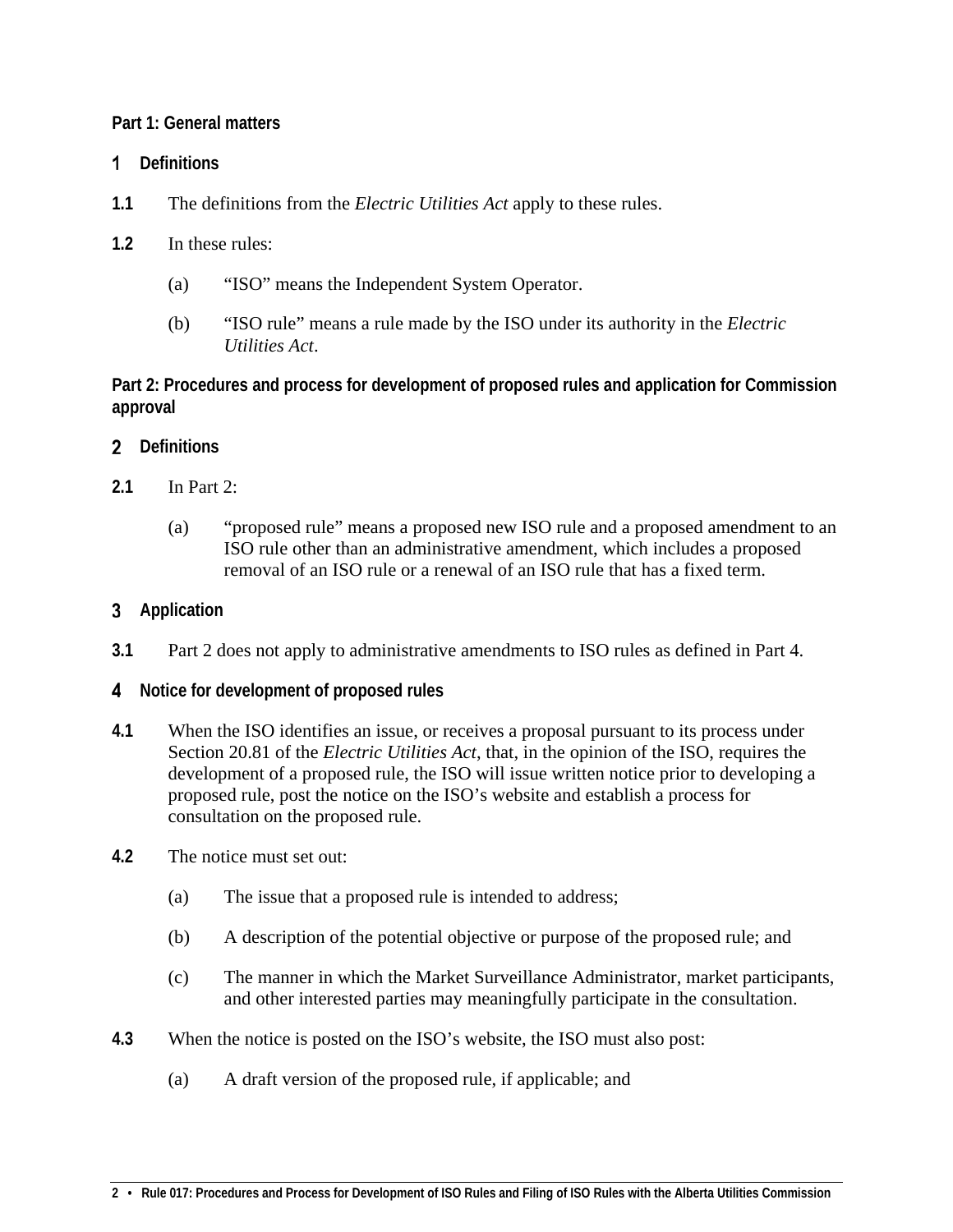- (b) A copy of any data, analyses or other material that the ISO considers to be relevant to the need for, the development of, removal of, or renewal of the proposed rule.
- <span id="page-2-0"></span>**Consultation for development of proposed rules**
- **5.1** The Market Surveillance Administrator, market participants, and interested parties may submit written comments on the ISO's proposed rule in accordance with the consultation process established by the ISO in Section 4.1.
- **5.2** All submissions received by the ISO pursuant to Section 5.1 will be posted on the ISO's website.
- **5.3** The ISO will provide written responses to the submissions received pursuant to Section 5.2 and post those responses on the ISO's website.
- <span id="page-2-1"></span>**Application for Commission approval of proposed rules**
- **6.1** Applications for Commission approval of a proposed rule are required under Section 20.2 of the *Electric Utilities Act*.
- **6.2** On completion of the consulting process, the ISO may proceed to make an application to the Commission under Section 6.
- <span id="page-2-2"></span>**Part 3: Application for Commission approval of expedited rules**

## <span id="page-2-3"></span>**Definitions**

- **7.1** In Part 3:
	- (a) "expedited ISO rule" means a proposed rule for which the Commission has approved expedited implementation under Section 20.6 of the Electric Utilities Act.
	- (b) "proposed rule" has the meaning given to it in Part 2 of this rule.

#### <span id="page-2-4"></span>**Expedited rule applications**

- **8.1** Applications for Commission approval for expedited implementation of a proposed rule are required under Section 20.6 of the *Electric Utilities Act*.
- **8.2** When the ISO makes an application to the Commission for expedited implementation of a proposed rule, it will issue written notice, and post the notice on the ISO's website.
- **8.3** If the Commission approves expedited implementation of a proposed rule, the ISO will post the expedited ISO rule on the ISO's website on the day upon which the expedited implementation is approved by the Commission.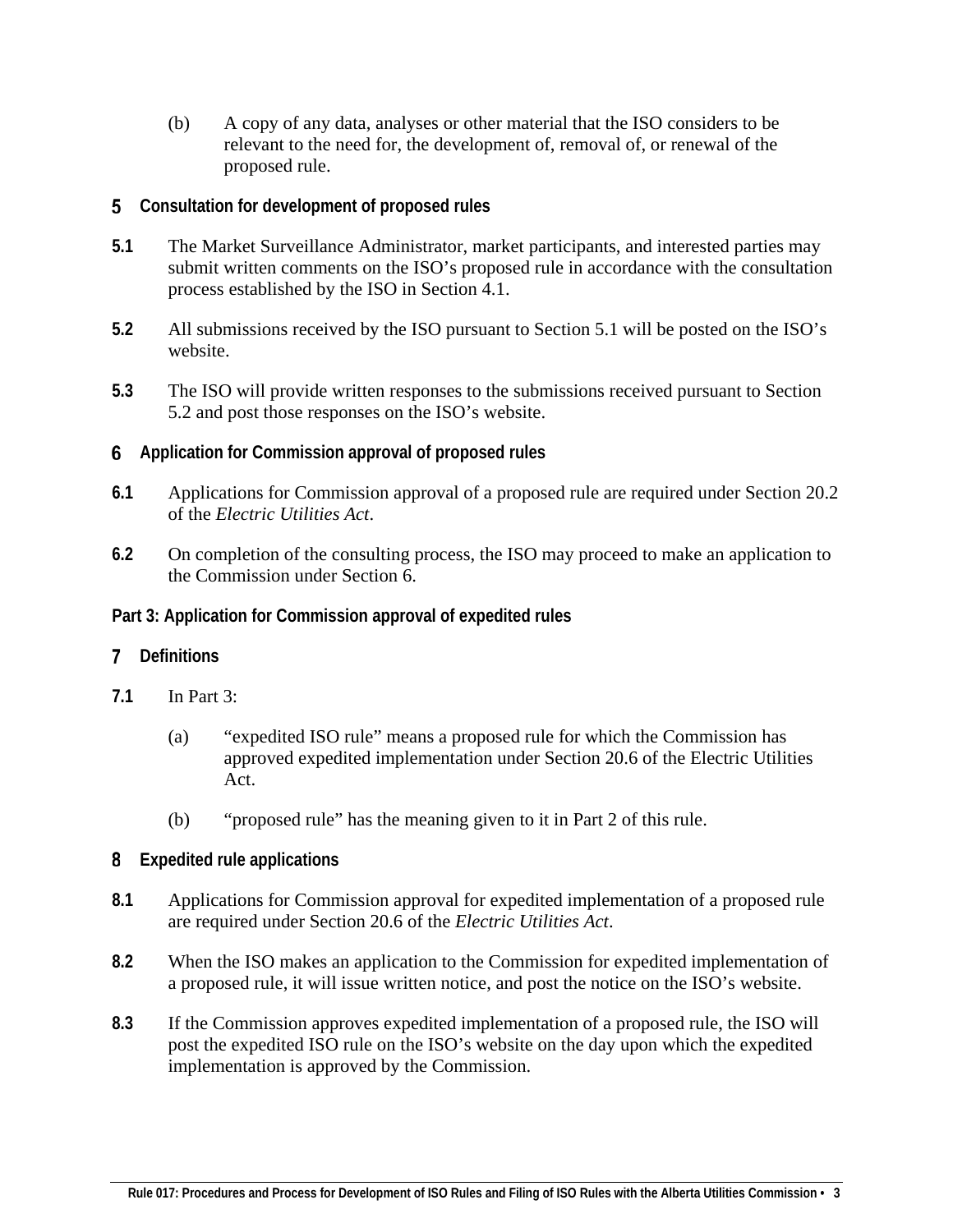<span id="page-3-0"></span>**Part 4: Procedures and process for development of administrative amendments to ISO rules and application for Commission approval**

- <span id="page-3-1"></span>**Definitions**
- **9.1** In Part 4:
	- (a) "administrative amendment" means an amendment to an existing ISO rule that:
		- (i) Corrects typographical errors, corrects or makes address or name changes, corrects or updates cross references, updates drafting style to align with current ISO drafting principles, or clarifies the language of the ISO rule without changing its effect;
		- (ii) Adopts or incorporates by reference, without material change, legislative statutes or regulations;
		- (iii) Adopts or amends content explicitly and specifically dictated by legislative statutes or regulations; or
		- (iv) Removes a provision of the ISO rule because it is no longer required.
- <span id="page-3-2"></span>**Notice of administrative amendment to ISO Rules**
- **10.1** When the ISO identifies an issue, that in the opinion of the ISO, requires an administrative amendment to an ISO rule, the ISO will issue a notice of the proposed administrative amendment, post the notice on the ISO's website and establish a process for consultation on the proposed administrative amendment to the ISO rule.
- **10.2** The notice must set out:
	- (a) The issue that the proposed administrative amendment is intended to address;
	- (b) A description of the potential objective or purpose of the proposed administrative amendment; and
	- (c) The manner in which the Market Surveillance Administrator, market participants, and other interested parties may meaningfully participate in the consultation.
- **10.3** When the notice is posted on the ISO's website, the ISO must also post:
	- (a) A description of the purpose of the proposed administrative amendment and a blackline copy of any relevant ISO rules identifying the proposed administrative amendments; and
	- (b) A copy of any data, analyses or other material that the ISO considers to be relevant to the need for the proposed administrative amendment.